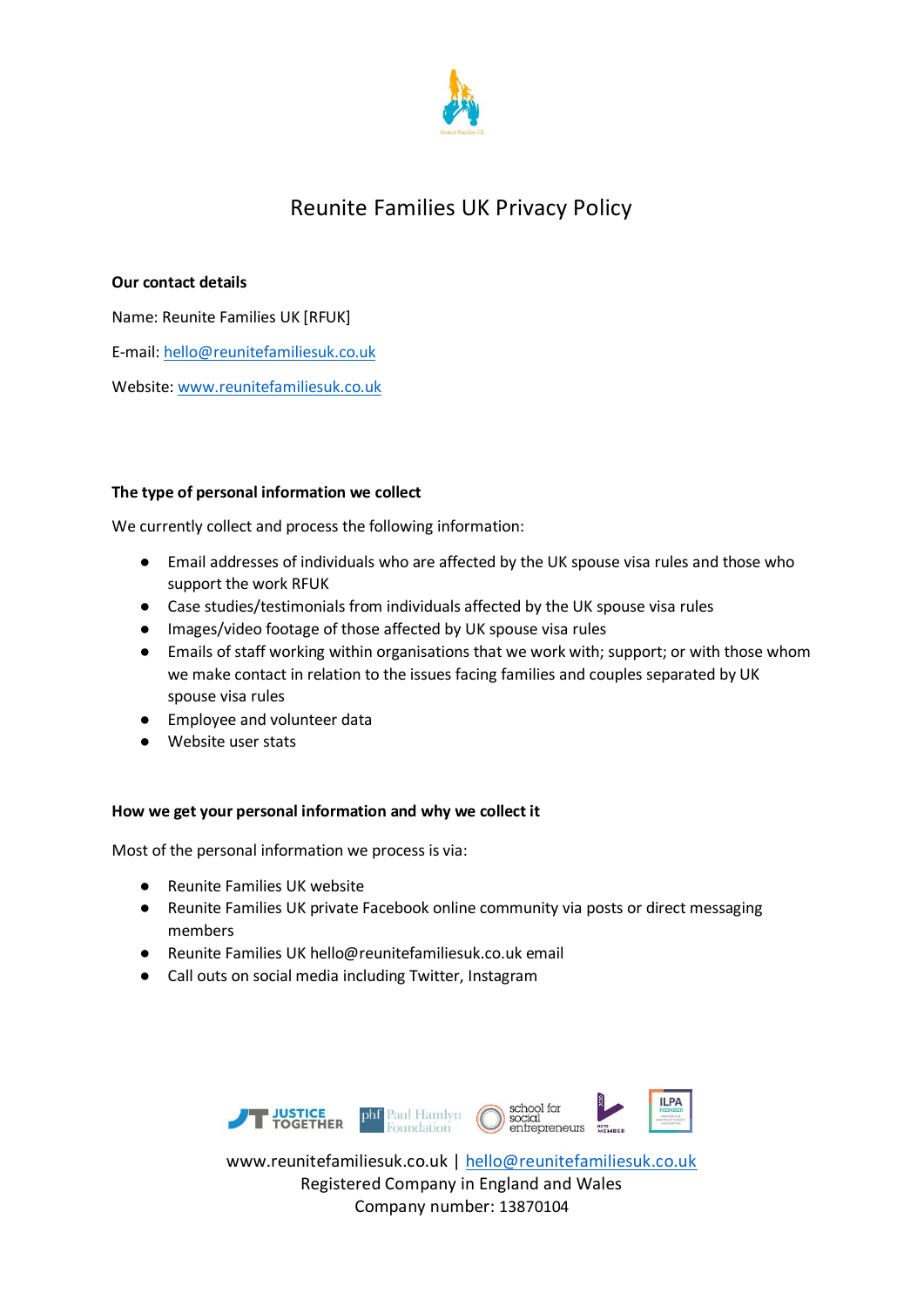

It is provided to us directly by you for one of the following reasons:

- To communicate news/immigration updates/events/press opportunities/calls for evidence relating to immigration
- Research purposes to raise awareness of the impact of the rules on individuals, couples and families
- Signposting to enable us to signpost individuals to support services relevant to them
- To create social media campaigns relating to family migration and the wider immigration issues
- To determine issues facing individuals relating to family migration to inform RFUK campaigns, awareness raising and research
- To enable RFUK to communicate general issues/trends relating to family migration to the Home Office, MPs and press to build awareness of the realities facing individuals
- Safeguarding reasons

**[If applicable]** We also receive personal information indirectly, from the following sources in the following scenarios:

- Via organisations or individuals signposting to Reunite Families UK
- Safeguarding alerts

We may share information provided to us with organisations or individuals including migration organisations and non-migration organisations related to specific issues being experienced by an individual/s; MPs; legal/immigration professionals; professionals relevant to any issues being experienced by the named individual; government departments including the Home Office/UKVI; researchers/academics; press. *This information is only shared with the specific consent of the named individual* 

Under the General Data Protection Regulation (GDPR), the lawful bases we rely on for processing this information are:

- **Your consent. This means you have given clear consent for you to process their personal data for a specific purpose. You are able to remove your consent at any time. You can do this by contacting hello@reunitefamiliesuk.co.uk**
- We need it to perform a public task such as campaigning/calls for evidence to government **committees, government bodies, other relevant organisations calls for evidence for eg Home Affairs Select Committee, Childrens Commissioner, Chief Inspector for Borders and Immigration**



www.reunitefamiliesuk.co.uk | [hello@reunitefamiliesuk.co.uk](mailto:hello@reunitefamiliesuk.co.uk) Registered Company in England and Wales Company number: 13870104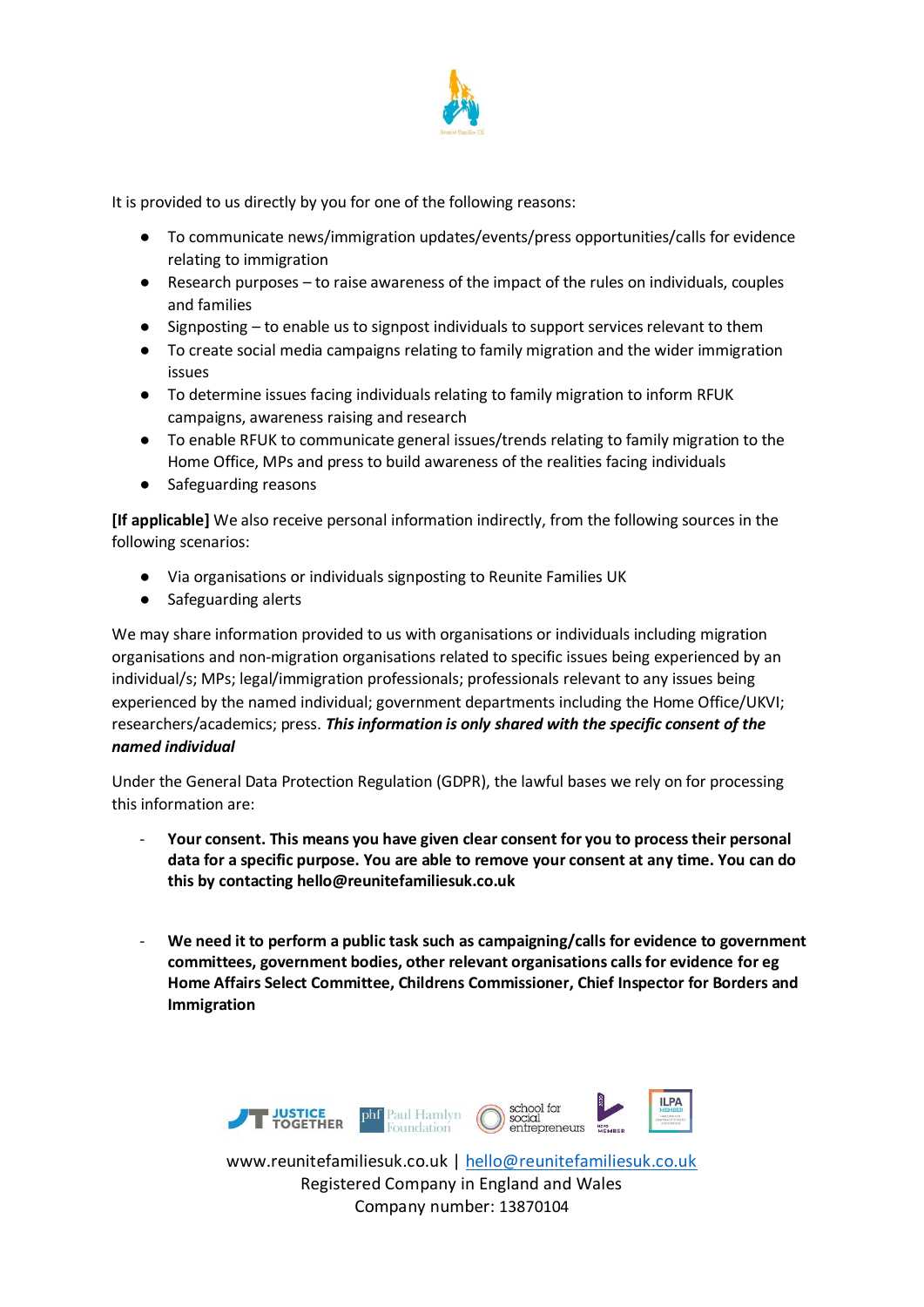

#### **How we store your personal information**

Your information is securely stored within a password protected space with strictly limited access

- We keep email data unless a request has been raised to delete this information which can be done at any time by the individual by emailing us at *hello@reunitefamiliesuk.co.uk.*
- $\bullet$
- RFUK will perform an annual data review and there will be a deletion of relevant data during that review.
- We keep case studies and testimonies for research/impact purposes however during the annual review all data included [if present] will be anonymised.
- Any personal data/testimonials collected for press opportunities will be deleted during the review unless the individual gives permission for the testimony to be kept for research purposes. If this happens, it will be anonymised and stored in the password protected space.
- For personal data relating to safeguarding, RFUK will retain this information for up to 2 years due to the complexity of the processes involved during referrals and duty of care to the individual. The information is stored on a secure safeguarding database. The individual retains the right to have their personal data erased when they wish, however as an organisation RFUK will delete the personal data once the individual is deemed in a settled and safe space to do so.

#### **Your data protection rights**

Under data protection law, you have rights including:

**Your right of access** - You have the right to ask us for copies of your personal information.

**Your right to rectification** - You have the right to ask us to rectify personal information you think is inaccurate. You also have the right to ask us to complete information you think is incomplete.

**Your right to erasure** - You have the right to ask us to erase your personal information in certain circumstances.

**Your right to restriction of processing** - You have the right to ask us to restrict the processing of your personal information in certain circumstances.

**Your right to object to processing** - You have the the right to object to the processing of your personal information in certain circumstances.



Company number: 13870104